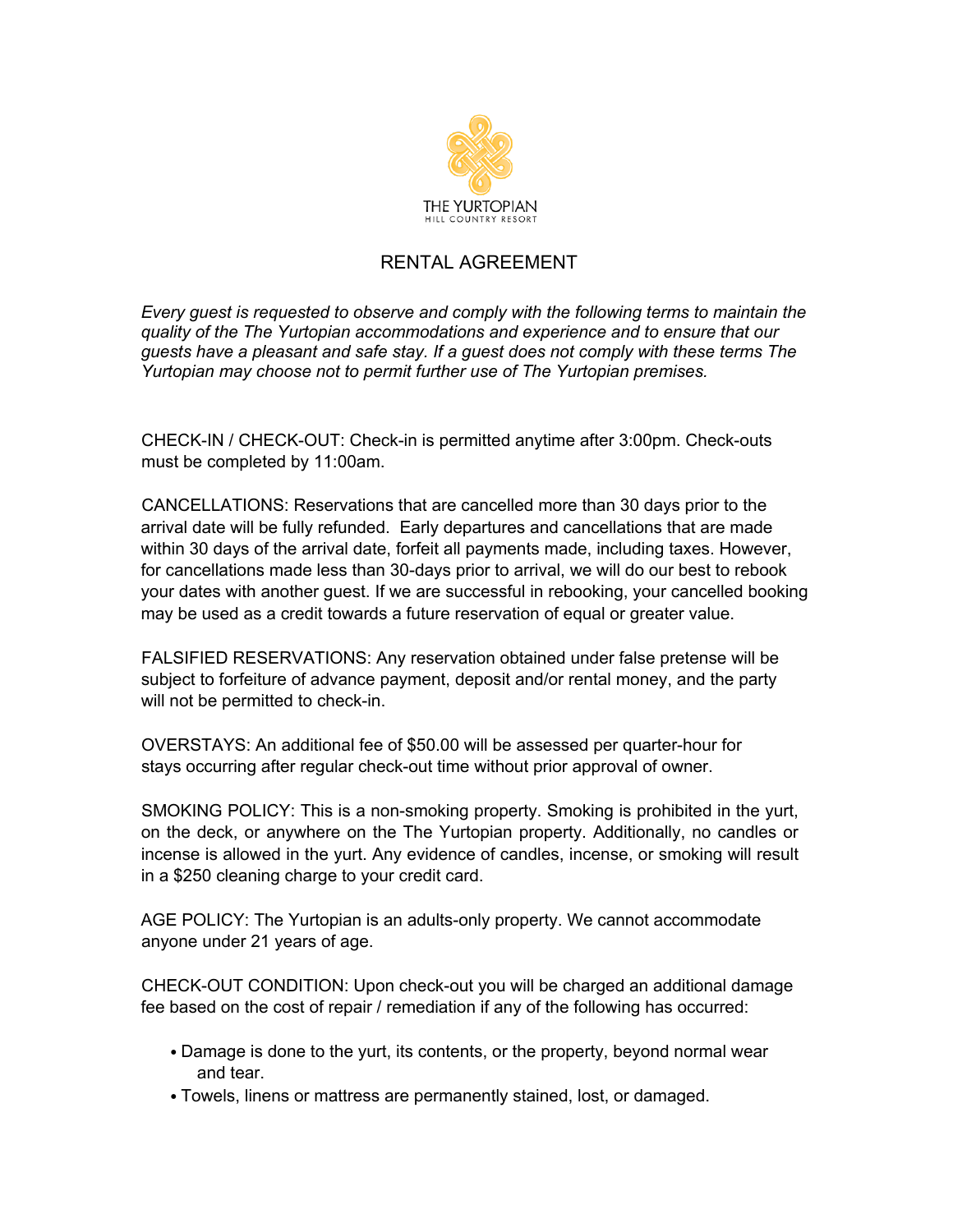• An excessive amount of food or other personal belongings is left behind at the yurt, in the kitchen, in the refrigerator, or around the property. Please be respectful of our property by cleaning up after yourself in a reasonable manner. If you need additional trash bags, just let us know. If we have to bring in extra cleaning staff after your stay, we will charge you an additional cleaning fee.

THE YURTOPIAN MERCHANDISE: Guests may not take any of the items provided with their rented premises without the prior permission of the owner. Certain Yurtopia or The Yurtopian branded items may be purchased, and guests are encouraged to enquire about such purchase terms during their stay.

OCCUPANCY AND USE: Occupancy is limited to a maximum of 2 (two) persons per yurt. At both the RiverBluff and Remote Hilltop yurts, in both Wimberley and Dripping Springs, additional guests staying or visiting, daytime or overnight without the written consent of the owner are PROHIBITED and will result in an additional \$500 charge per person to the credit card on file. No parties, gatherings or weddings are permitted without the consent of the owner. Guests may not use the premises for purposes other than lodging. Only guests of the RiverBluff yurts may access the Blanco River. Contact us at stay@theyurtopian.com if you have questions about this policy.

HUNTING: No hunting is permitted on The Yurtopian's premises.

DRONES: No flying of drones is permitted on The Yurtopian's premises without the permission of the owner.

NOISE POLICY: Guests are asked to respect the other guests and our neighbors by keeping music and voices quiet after 10:00PM. We try to keep the Hilltop and RiverBluff as natural and private as possible for the benefit of all of our guests and for the respect of our neighbors. No events, parties or weddings are permitted on the premises without written permission.

FIRES / FIREARMS: Fires are only permitted: (a) on the banks of the Blanco River in the designated fire pit when a Hays County burn-ban is not in effect, and (b) in each unit's gas fire pits. No fireworks, firearms, bb guns or incendiary devices are permitted on The Yurtopian's properties.

PET POLICY / SERVICE ANIMALS: Unfortunately, pets and other animals are not allowed inside the yurt or anywhere on the The Yurtopian property at any time. If you have a service animal, you must contact us prior to arrival for details on how we can accommodate your needs. Guests arriving with pets will not be allowed to check-in and will forfeit all rental fees, taxes, and service charges.

STORM POLICY/ROAD CONDITIONS: No refunds will be given for weather such as strong wind, heavy rain, flooding, flash flooding, thunder/lightning, hurricanes, hale, sleet, snow, ice, or other forms of severe weather such as extreme heat, drought or extreme cold.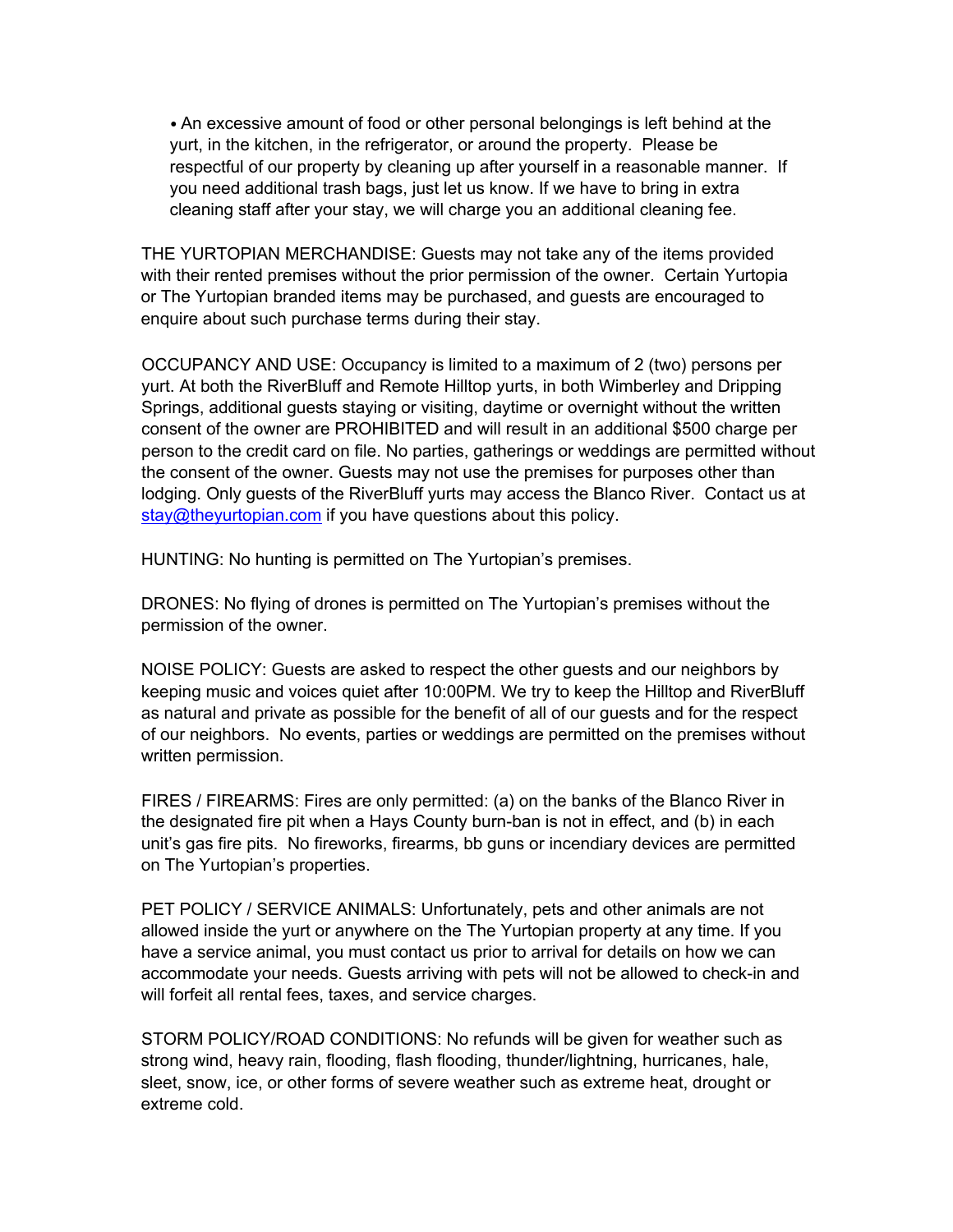REPAIRS AND SERVICE CALLS: We cannot guarantee the absence of mechanical failure of heating, air conditioning, WiFi or other appliances. Please report any equipment that is not operating properly. We will make every effort to resolve the problem as quickly as possible.

DISCLAIMER: The Yurtopian and its owners are not responsible for any illnesses, accidents, injuries, or deaths that occur while on The Yurtopian premises or its facilities, nor is The Yurtopian or its owners responsible for the loss of personal belongings or valuables of the guests. The property is located in a rural environment and all precautions should be taken accordingly.

INDEMNIFICATION AND ASSUMPTION OF RISK: By accepting this reservation, it is agreed that all guests are expressly assuming the risk of any harm arising from their use of the premises or others whom they invite to use the premises. GUEST(S) AGREE TO INDEMNIFY THE YURTOPIAN AND ITS OWNERS TO THE FULLEST EXTENT ALLOWED BY LAW FROM AND AGAINST ANY LIABILITY FOR PERSONAL INJURY, INCLUDING DEATH, OR PROPERTY DAMAGE SUSTAINED BY ANY PERSON INCLUDING ANY INVITEES OF GUEST(S).

OTHER REIMBURSEMENTS: Guest(s) agree to reimburse The Yurtopian for all damages to the property caused by Guest(s) or their invitee(s) and shall be responsible to The Yurtopian for attorney's fees and other causes necessary to collect such damages as allowed by law. If anything is damaged at the property due to theft, misuse or negligence of the guest(s) or their invitee(s), the guest(s) shall be responsible for the full amount of the damage or value of the item(s) stolen.

FORCE MAJEURE: In the event that we are unable to provide accommodations or other services or products due to an "Act of God," riots, pandemics, epidemics, strikes, declared

states of emergency, or any act or order which is beyond our control, The Yurtopian shall not be obligated to refund payments received in connection with such services or products. In such cases, such non-refunded payments will be applied toward future bookings at The Yurtopian; provided any such re-booking is made within one year of the original booking.

GIVEAWAY/PROMOTIONS: In no event may your booking or accommodation be transferred to a third-party (as a gift, resale, giveaway, promotion, or otherwise) without the consent of Yurtopia.

CANCELLATIONS BY THE YURTOPIAN: The Yurtopian may cancel a guest reservation under any of the following cases:(1) when the guest is deemed likely to conduct and/or has conducted himself/herself in a manner that will contravene the laws or act against the public order in regard to his/her accommodation; (2) when the guest can be clearly detected as carrying an infectious disease; (3) when The Yurtopian is requested to assume an unreasonable burden in regard to his/her accommodation; (4) when The Yurtopian is unable to provide accommodation due to natural calamities and/or other